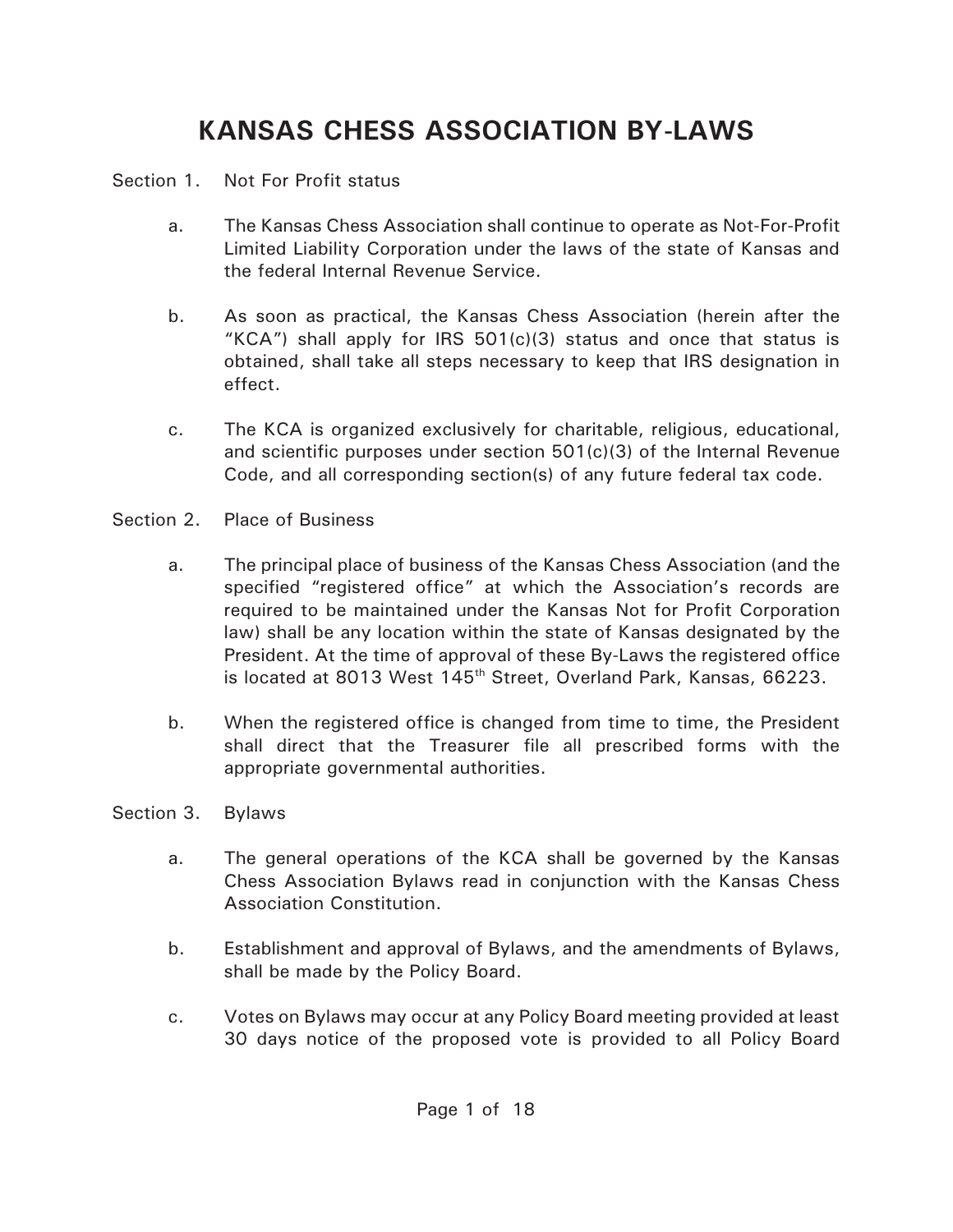members unless the President determines an emergency exists requiring a Bylaw amendment in which case 24 hours notice shall be provided.

- Section 4. Membership and Fees
	- a. There shall be five membership classes
		- i. Regular adult membership
			- (1) Open to all persons over the age of 18;
			- (2) Term of membership is one year from date of purchase. Purchase of a one-year membership entitles the member to participate in one KCA annual tournament during year of membership. Entry fees will be required.
			- (3) Membership fee shall be \$
		- ii. Junior membership
			- (1) Open to all persons under the age of 18;
			- (2) Term of membership is one year from date of purchase. Purchase of a one-year membership entitles the member to participate in one KCA annual tournament during year of membership. Entry fees will be required.
			- (3) Membership fee shall be \$
		- iii. Family membership
			- (1) Families are defined as three persons residing at the same residence;
			- (2) Options to add persons to a "family membership" shall be available for an additional membership fee of  $\sin \theta$  p e r person;
			- (3) Term of membership is one year from date of purchase. Purchase of a one-year membership entitles the members to participate in one KCA annual tournament during year of membership. Entry fees will be required.
			- (4) Membership fee shall be \$\_\_\_\_
		- iv. Patron membership
			- (1) Term of membership is two years from date of purchase. Purchase of a two-year membership entitles the member to participate in two KCA annual tournaments during years of membership. Entry fees will be required.
			- (2) Membership fee shall be \$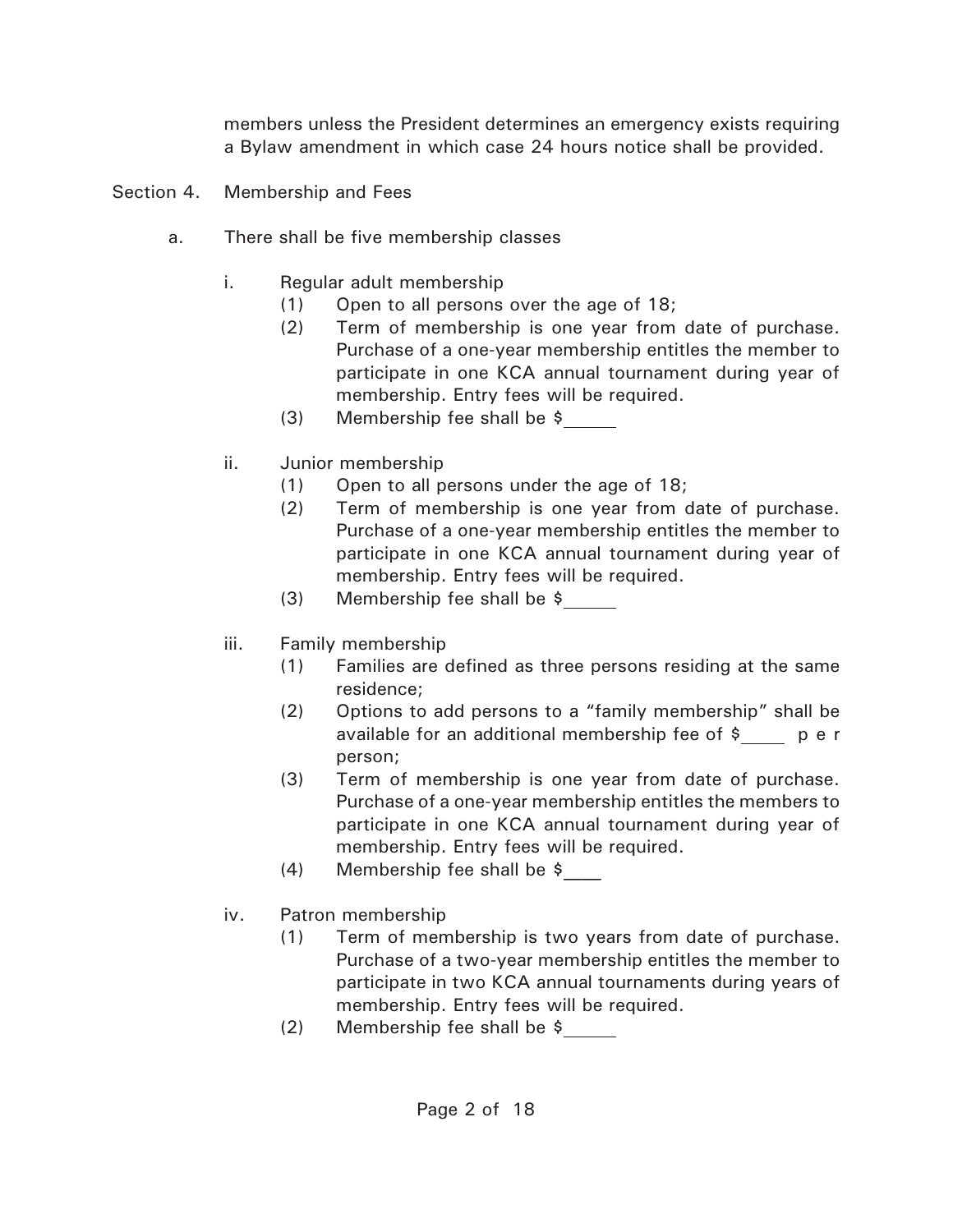- v. Contributor membership
	- (1) Term of membership is one year from date of purchase. Purchase of a one-year membership entitles the member to participate in one KCA annual tournament during year of membership. Entry fees will be required.
	- (2) Membership fee shall be \$
- b. Adjustment of Membership Fees.
	- i. The cost of the memberships shall be determined by the Policy Board by and with the approval of the membership at the annual membership meeting.
	- ii. All increases in cost of membership shall go into effect immediately following the annual meeting where the increase is approved.
	- iii. All membership fees paid at a tournament are to be forwarded to the proper officer of KCA within ten days of the conclusion of a tournament.
- c. Voting rights.
	- i. All membership categories, with the exception of a Junior Membership and Contributor Membership, shall have voting rights.
	- ii. Each member with voting rights shall have one vote.
	- iii. Each member of a family and part of a Family Membership, over the age of 18, shall have one vote.
	- iv. There shall be no proxy voting.
- Section 5. Membership privileges.
	- a. A member has the right to play in all tournaments in Kansas requiring KCA membership.
	- b. A member can receive issues of the KCA newsletter, *Plains Chess*, if and when printed.
	- c. A member shall have rights of access and use of all KCA social media.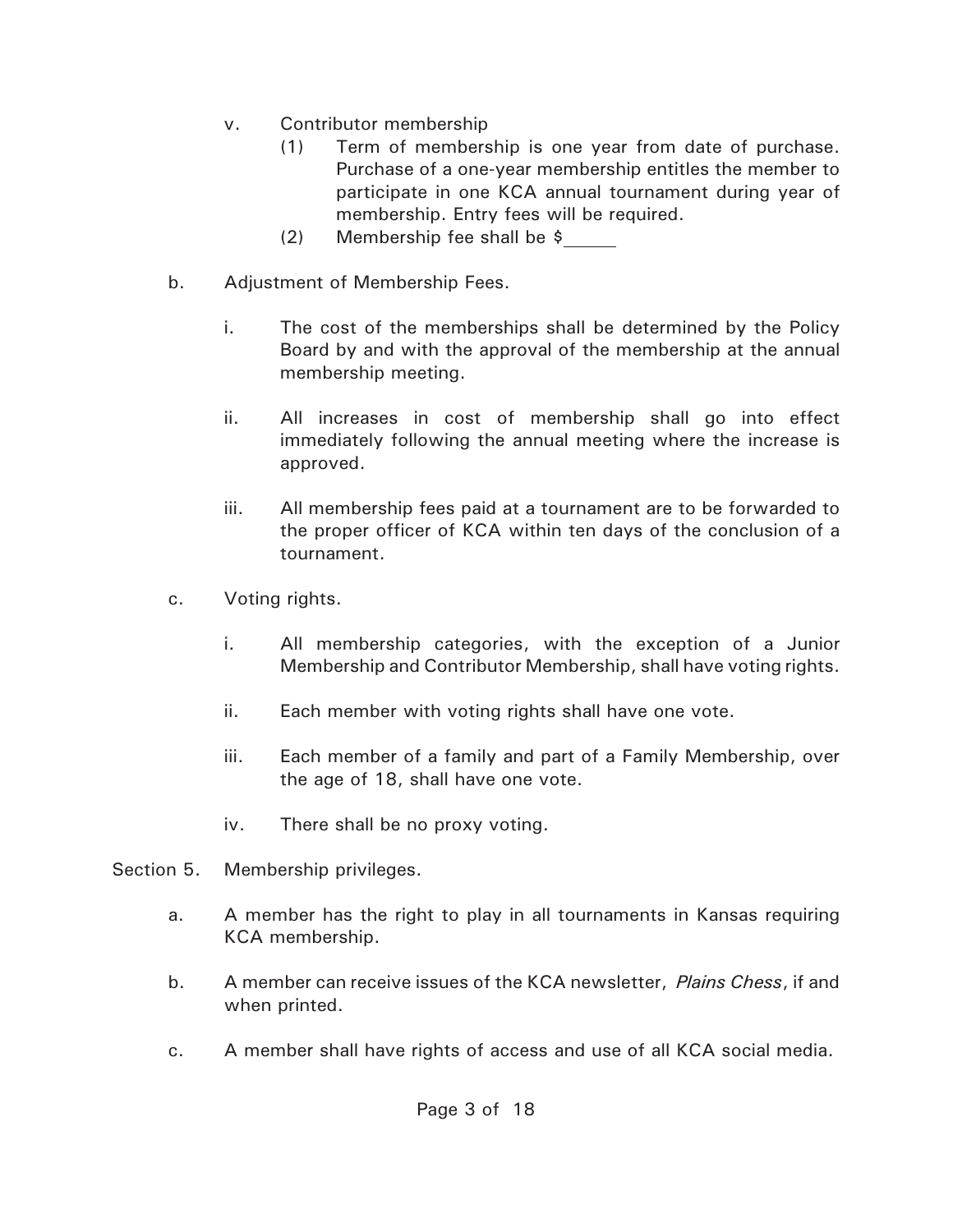- d. Any Kansas resident member over the age of 18 will be allowed to hold office in the KCA.
	- i. An exception in the residency requirement will be made for any non-Kansas resident who has been an active member of the KCA for a minimum of two previous years.
	- ii. A non-resident relying on this exception may only hold office for one year following termination of Kansas residency.
	- iii. A member may not have his membership revoked, except through a unanimous vote of the Policy Board.
- Section 6. Member Bill of  $RightS<sup>1</sup>$ 
	- a. To be informed of the KCA's mission, of the way the KCA intends to use donated resources, and of its capacity to use donations effectively for their intended purposes.
	- b. To be informed of the identity of those serving on the KCA's Policy board, and to expect the Policy Board to exercise prudent judgment in its stewardship responsibilities.
	- c. To have access to the KCA's most recent financial statements.
	- d. To be assured their gifts will be used for the purposes for which they were given.
	- e. To receive appropriate acknowledgment and recognition.
	- f. To be assured that information about their donation is handled with respect and with confidentiality to the extent provided by law.
	- g. To expect that all relationships with individuals representing KCA will be professional in nature.
	- h. To be informed whether those seeking donations are volunteers, employees of the KCA or hired solicitors.

<sup>&</sup>lt;sup>1</sup>Taken virtually verbatim from the Saint Louis Chess Club.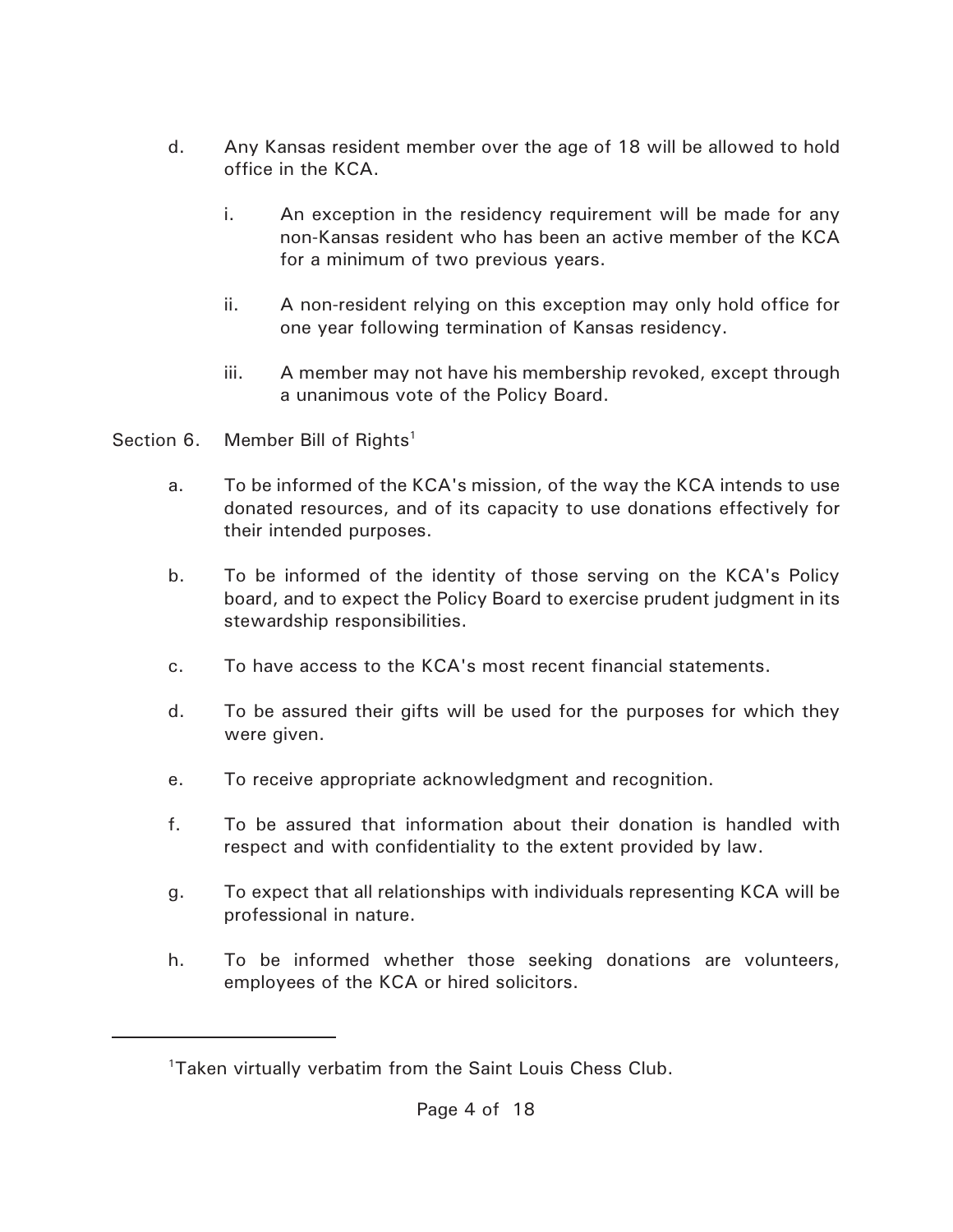- i. To have the opportunity for their names to be deleted from mailing lists that KCA may intend to share.
- j. To feel free to ask questions when making a donation and to receive prompt, truthful and forthright answers.
- Section 7. Officers.
	- a. The President.
		- i. The President shall be elected at the Annual Meeting by a simple majority of those votes cast.
		- ii. The duties of the President shall be:
			- (1) To conduct and manage day-to-day decisions necessary for the operation of the KCA.
			- (2) To work with the Treasurer in the management and control of the KCA bank account.
			- (3) To preside over Policy Board meetings.
			- (4) To preside over the KCA Annual Meeting.
			- (5) To arrange for KCA publications;
			- (6) To account for KCA funds directly or through appointment.
			- (7) To insure that this Constitution and these By-Laws are followed.
			- (8) To assign duties to other officers as is necessary for the efficient operation of the KCA.
			- (9) To appoint members to the Policy Board to fulfill any vacancy that may occur for whatever reason.
			- (10) To keep the Policy Board informed of all decisions.
			- (11) To serve as official KCA liaison with the USCF.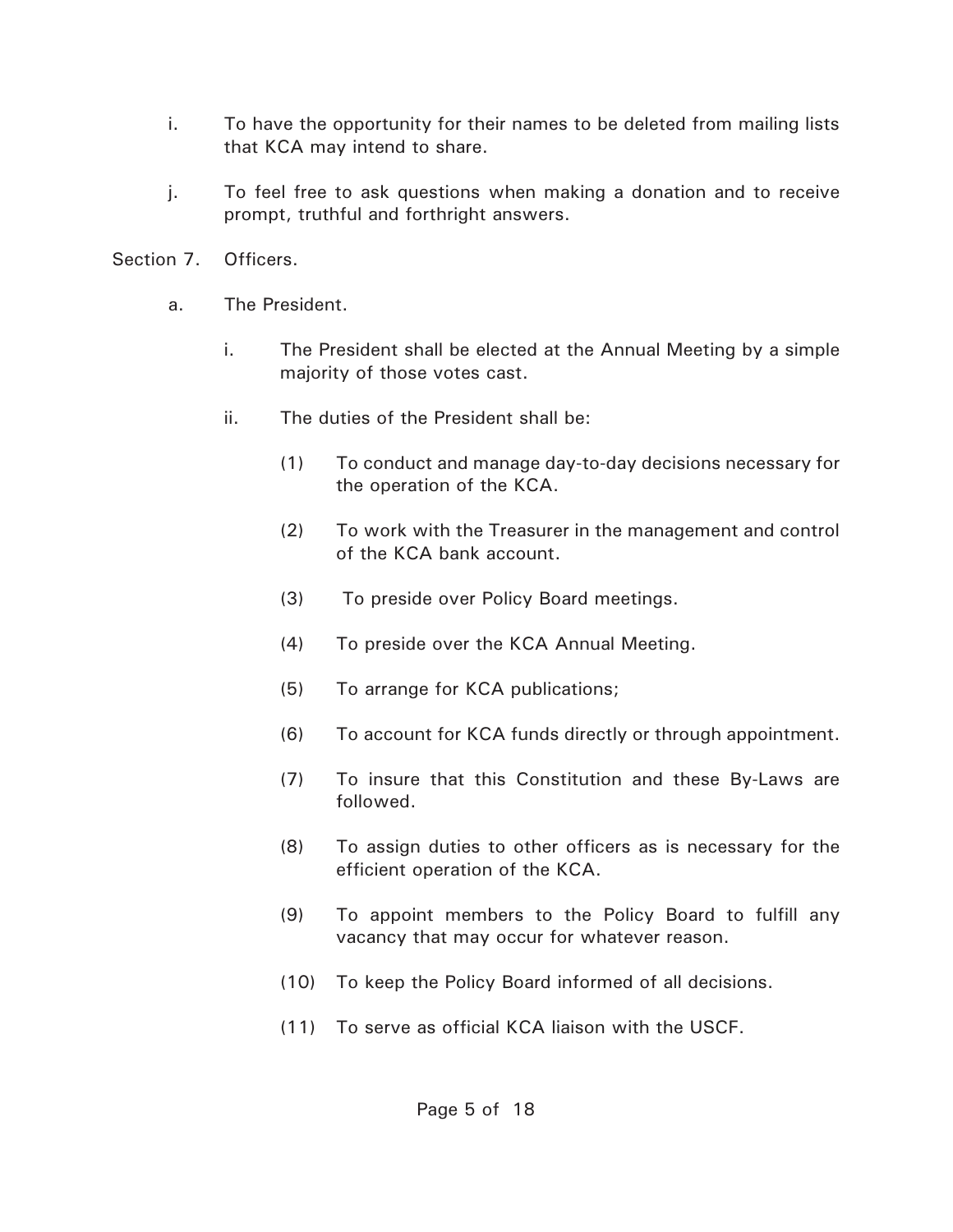- (12) To appoint the Tournament Clearinghouse position to the elected officer best qualified.
- (13) To be responsible for recruiting new members or to appoint an officer to take that responsibility.
- (14) To appoint the Webmaster, Delegate, Alternate Delegate, and Renaissance Festival Coordinator, and any other positions that may become necessary in the opinion of the President.
- b. The Vice-President.
	- i. The Vice-President shall be elected at the Annual Meeting by a simple majority of those votes cast.
	- ii. The duties of the Vice-president shall be:
		- (1) To preside over meetings in the absence of the President.
		- (2) Any other duties deemed necessary by the President.
		- (3) To fulfill the duties of the President should that position be vacated during the term of office.
		- (4) To act as KCA historian.
- Section 8. The Secretary.
	- i. The Secretary shall be elected at the Annual Meeting by a simple majority of those votes cast.
	- ii. The duties of the Secretary shall be:
		- (1) To keep the minutes of all Annual and Policy Board meetings.
		- (2) Any other duties deemed necessary by the President.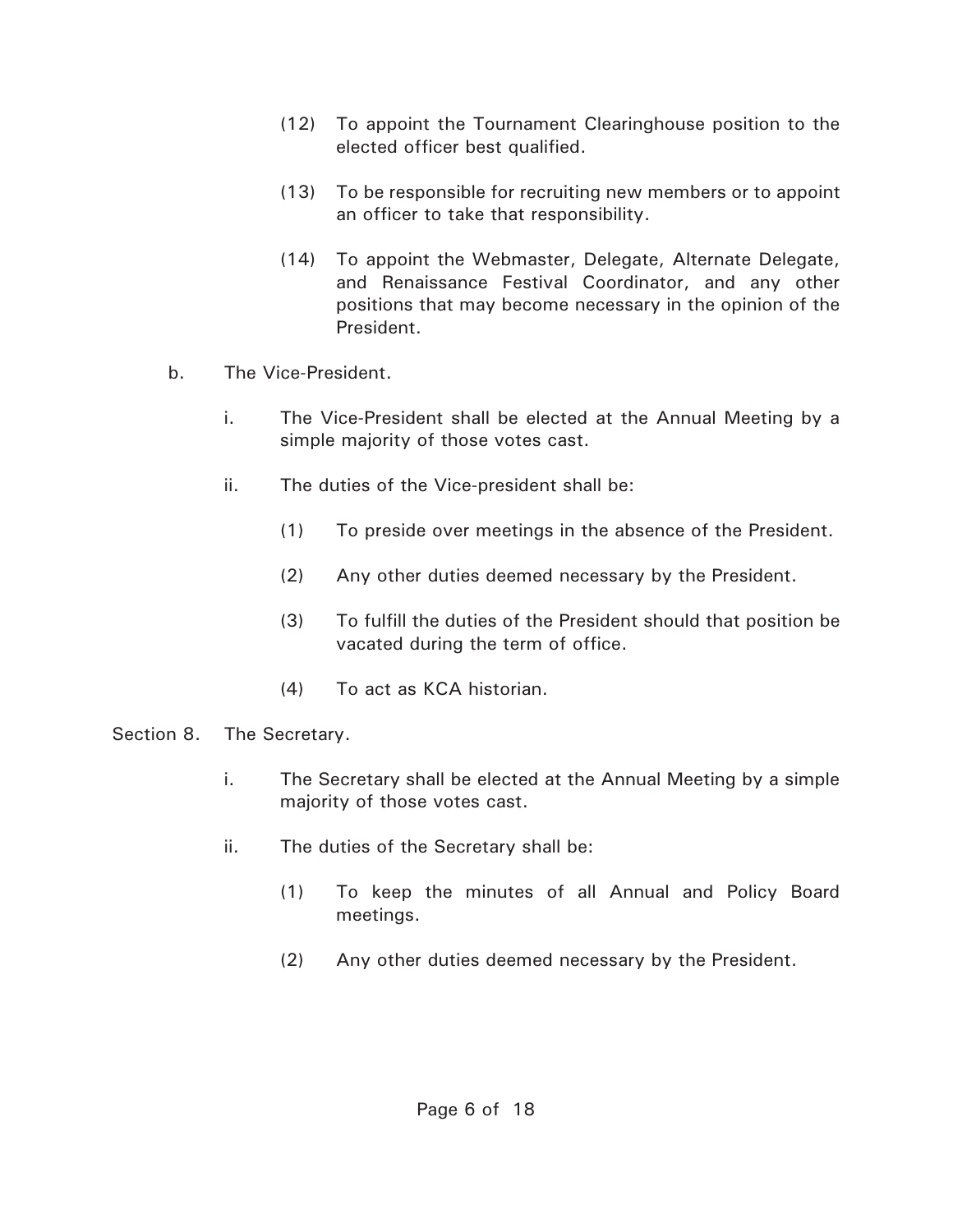- b. Treasurer.
	- i. The Treasurer shall be elected at the Annual Meeting by a simple majority of those votes cast.
	- ii. The duties of the Treasurer shall be:
		- (1) To keep financial records of all KCA activities.
		- (2) To coordinate with the President in the management of the KCA bank account or accounts.
		- (3) To file all tax returns and annual reports required by the Kansas Secretary of State and the United States Internal Revenue Service.
		- (4) Any other duties deemed necessary by the President.
- c. Social Media and Publications Manager.
	- i. The Social Media and Publications Manager shall be appointed by the President.
	- ii. The duties of the Webmaster shall be:
		- (1) to maintain the KCA website.
		- (2) To be responsible for maintaining "Plains Chess" in some format.
		- (3) To maintain the KCA image on all social media.
		- (4) To address any public relations needs that arise in consultation and cooperation with the President.
- d. USCF Delegate.
	- i. The Delegate shall be appointed by the President.
	- ii. The duties of the Delegate shall be: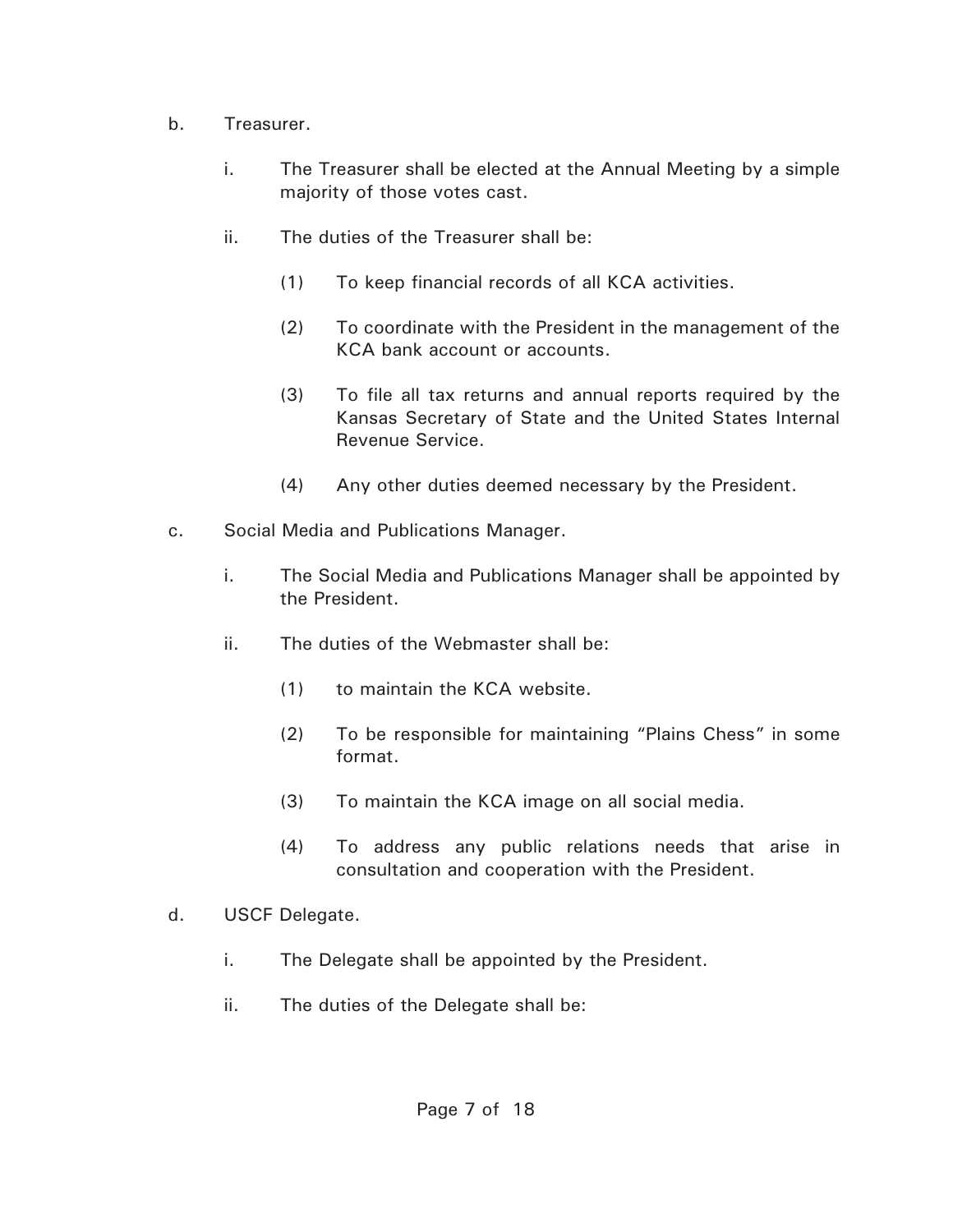- (1) To represent the KCA at the annual USCF Board of Delegates meeting at the U.S. Open.
- (2) Any other duties deemed necessary by the President.
- e. Alternate USCF Delegate.
	- i. The Alternate USCF Delegate shall be appointed by the President.
	- ii. The duties of the Alternate Delegate shall be:
		- (1) To fulfill the duties of the UCSF Delegate should the UCSF Delegate be unable to attend the annual Board of Delegates meeting.
		- (2) Any other duties deemed necessary by the President.
- f. Tournament Supervisor.
	- i. The Tournament Supervisor shall be a Policy Board member selected to serve in this role by the President.
	- ii. The duties of the Tournament Supervisor shall be:
		- (1) To be responsible for scheduling of tournaments for the purpose of eliminating date conflicts.
		- (2) To be liaison with neighboring states for the purpose of eliminating major tournament date conflicts.
- g. The term of office for all officers and members of the KCA Policy Board shall be from one annual membership meeting until the next.
- h. Any KCA officer may be removed from office for malfeasance or failure to perform required duties by a unanimous vote of the Policy Board. Any such vote shall be conducted at a Policy Board meeting called pursuant to procedures set forth in Section 10 of these Bylaws.
- i. Any officer may resign at any time by giving written notice to the Policy Board, and such resignation shall take effect upon receipt of such notice or at such later time as may be specified in such notice. The acceptance of such resignation shall not be necessary to make it effective. The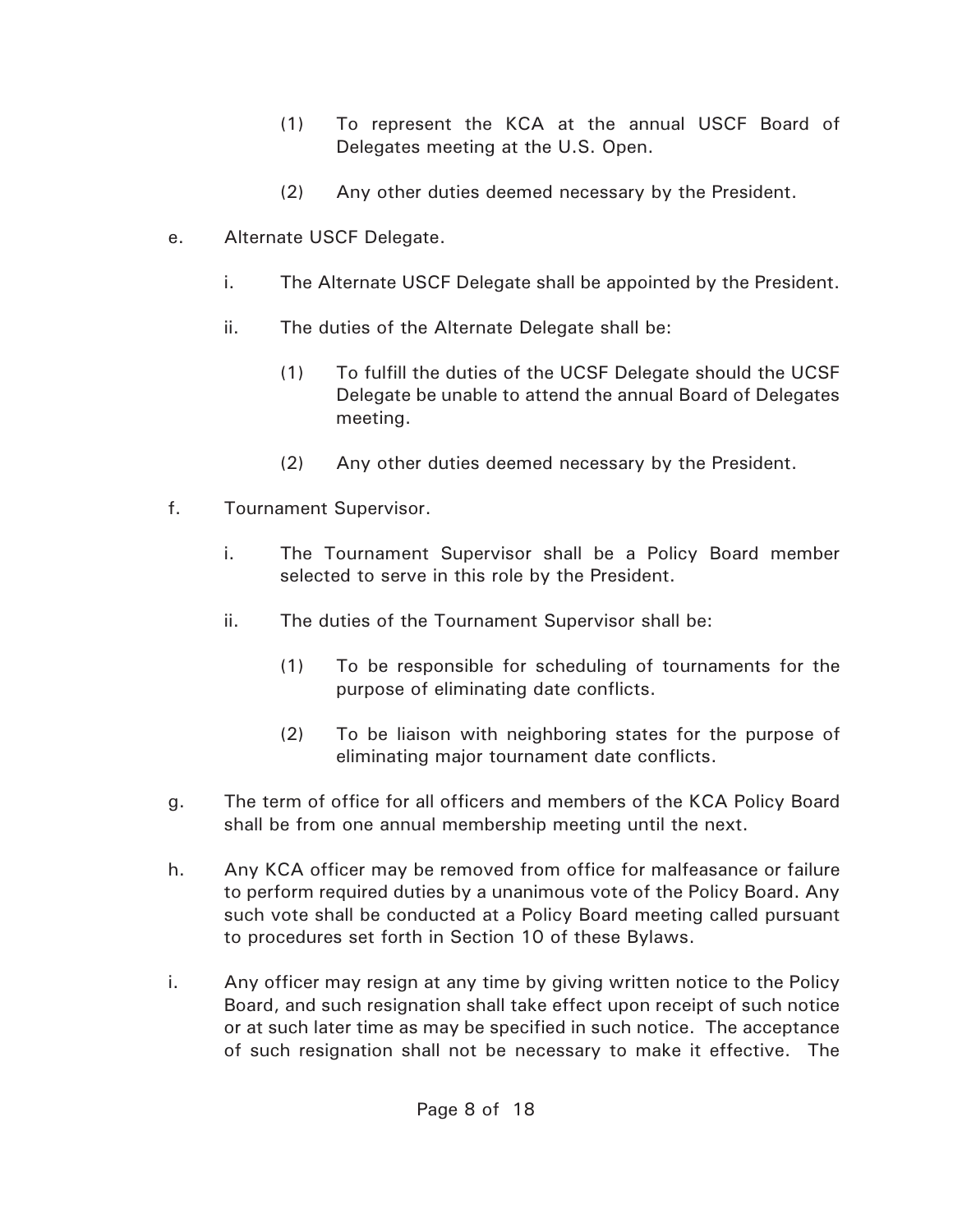resignation of an officer shall not affect the officer's rights as a Member and shall not constitute a withdrawal of a Member.

- Section 9. Payments to Officers
	- a. All officers of the Kansas Chess Association shall serve without pay.
	- b. In the event officers conduct business on behalf of the Kansas Chess Association and incur and pay costs in the course of such conduct, all reasonable expenses incurred shall be reimbursed pursuant to the following:
		- i. Receipts and records of all expenditures must be provided all with an explanation of the costs incurred prior to any approval required for reimbursement.
		- ii. The President may approve reimbursement for any expenses incurred that are less than \$500.
		- iii. Any expense over the amount of \$500 shall be approved by the KCA Policy Board.
		- iv. When possible and practical, approval for any expenses to be incurred over the amount of \$500 shall be obtained in advance.
	- c. Except as expressly provided in these By Laws, no member of the Policy Board may receive any fees, salary or other compensation for the rendition of services to the KCA, or any monies from the KCA treasury, with the following exceptions:
		- i. Reimbursement for expenses incurred for the good of KCA and with Policy Board advance approval;
		- ii. When a Policy Board member is selected to serve as the Delegate or Alternate Delegate to a United States Chess Federation annual Board of Delegates meeting, and financial assistance is fiscally possible, the Policy Board member may receive an amount determined by the Policy Board as contribution towards the expenses of representing the KCA at the USCF meeting.
		- iii. If a Policy Board member incurs expenses related to travel to a national invitation tournament to which he/she or their dependent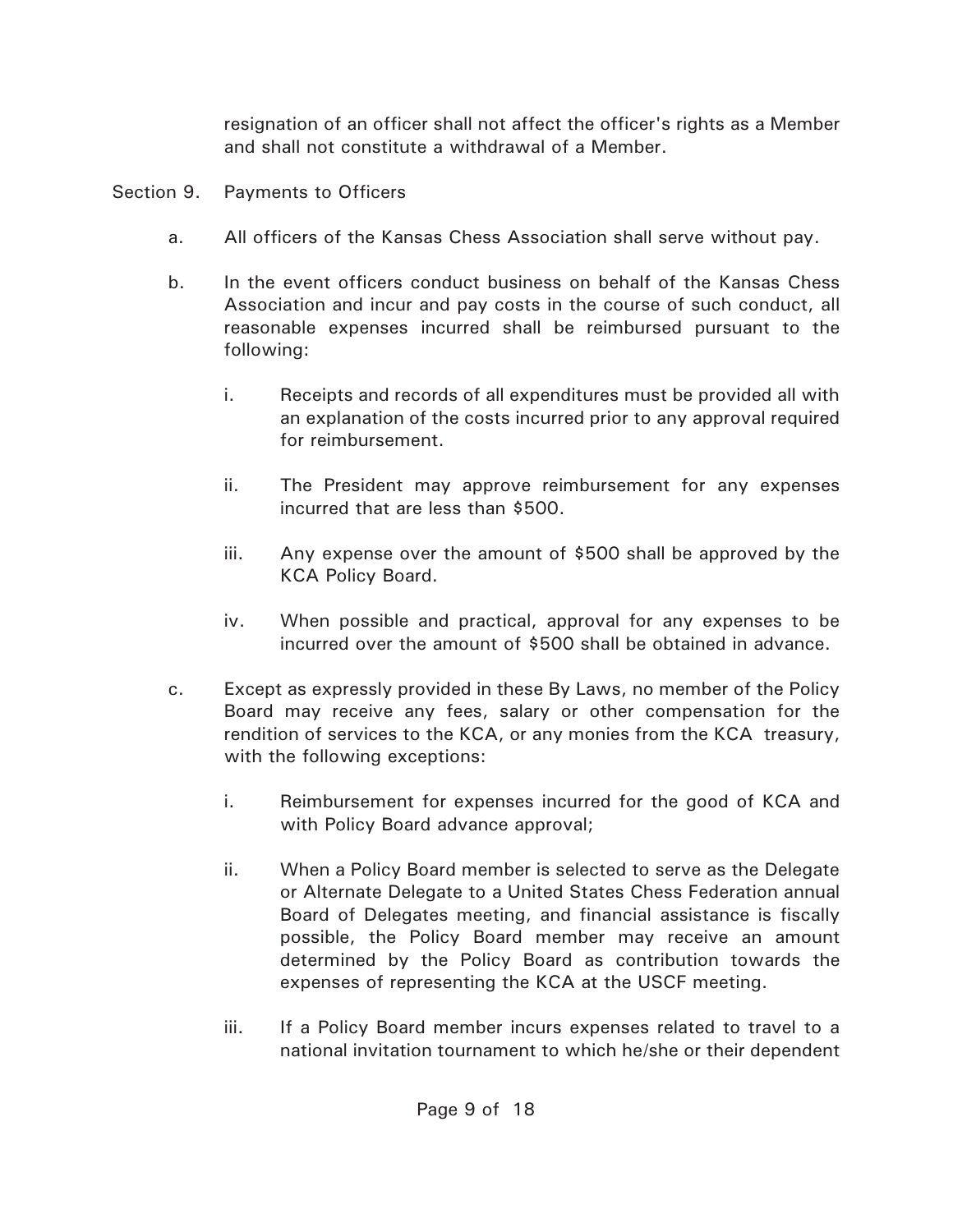is invited, they may be reimbursed at the same rate as agreed to by the Policy Board for non-officer invitees.

Section 10. KCA Policy Board.

- a. The Policy Board shall consist of seven members: President, Vice-president, Secretary and four other volunteers appointed by the President.
- b. All members of the Policy Board must be current members, with all dues obligations paid up-to-date, who retain their membership during their term of office.
- c. Whenever possible, there shall not be more than two members of the Policy Board from the same metropolitan area.
- d. The immediate past president shall serve on the Policy Board, unofficially only and without a vote, during the first year after the president has left office provided the past president remains a Kansas resident. The immediate past president shall not be considered one of the seven members constituting the Policy Board.
- e. Policy Board meetings shall be called by the President at any time for any purpose provided at least 30 days notice is provided. In any situation deemed an emergency by the President, Policy Board meetings may be called with 24 hours notice.
- f. All members attending a Policy Board meeting after appropriate notice shall constitute the quarum necessary to conduct business at that meeting.
- g. At the discretion of the President, Policy Board meetings may be held either in person in one location in Kansas selected by the President, or by electronic media (i.e., Facetime, Zoom, Webex, Go to Meeting, or a similar web-based service) to be selected by the President.
- h. The number of members attending a meeting when a vote on any issue is required shall constitute a quorum for that meeting.
- i. Decisions requiring a vote of the Policy Board shall be made by a simple majority of the votes cast. In the event of a tie vote, a measure proposed will be deemed to have failed.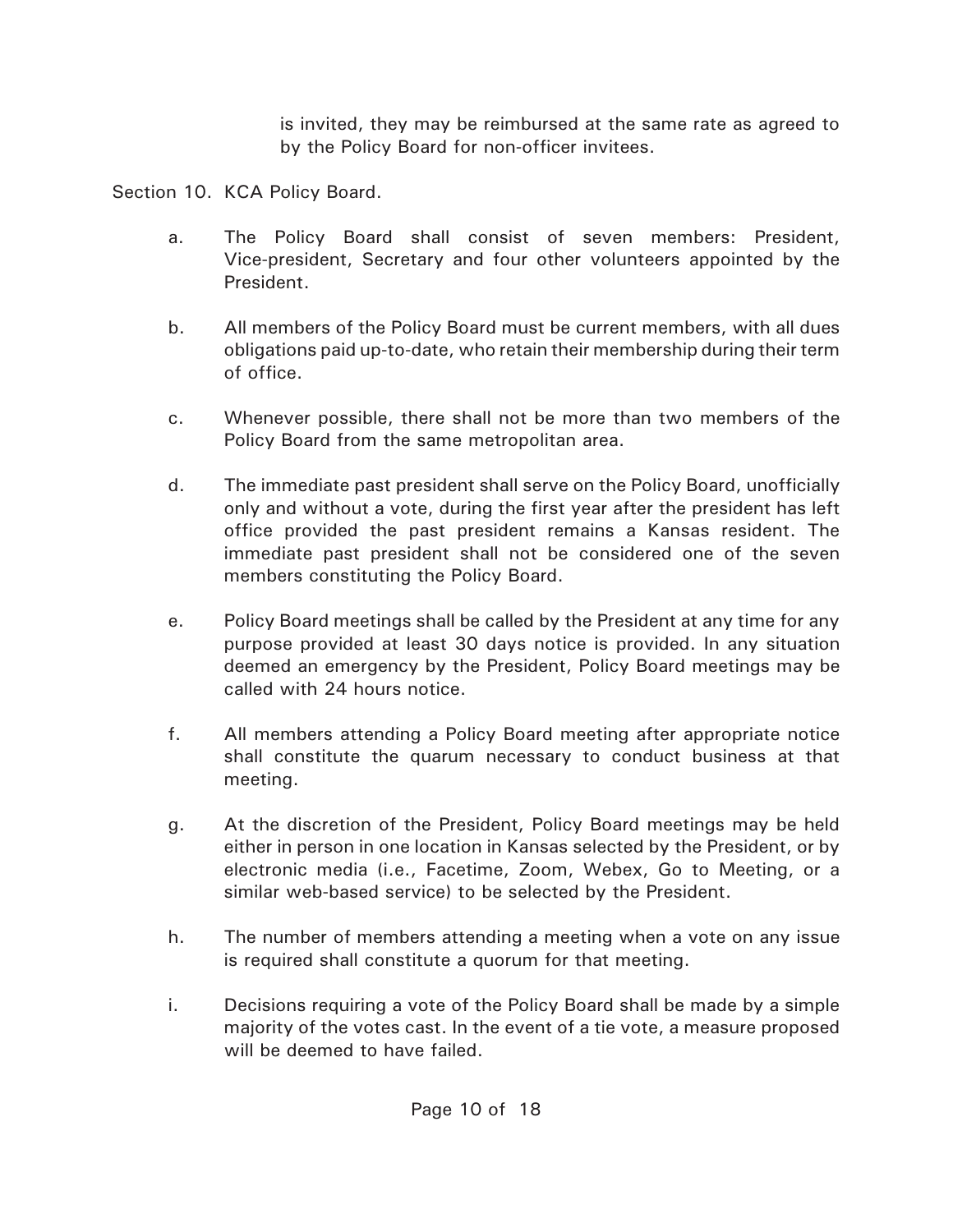- j. In the event a Policy Board member abstains from voting on any issue, that Policy Board member shall be considered as absent from the meeting for that vote and the abstention will not be considered in counting votes on the issue for which the Policy Board member abstained as only "votes cast" shall be considered in determining voting results.
- k. The Policy Board shall make sure the KCA abides by all United States Chess Federation directives.
- l. Rather than managing day-to-day operations, Policy Board members shall provide foresight, oversight, and insight for the general operations of the KCA.
- m. The Policy Board has three primary legal duties known as the "duty of care," "duty of loyalty," and "duty of compliance."
	- i. Duty of Care: Take care of the KCA by working with the President to establish policies that ensure prudent use of all assets, including facility, people, and good will;
	- ii. Duty of Loyalty: Ensure that the KCA's activities and transactions are, first and foremost, advancing its mission; Recognize and disclose conflicts of interest; Make decisions that are in the best interest of the KCA and not in the best interest of the individual board member (or any other individual or for-profit entity).
	- iii. Duty of Compliance: Ensure that the KCA obeys applicable laws and regulations; follows its own bylaws; and that the nonprofit adheres to its stated corporate purposes/mission.
- n. In the event of a vacancy in any elected office of the KCA, the Policy Board shall conduct a special meeting as soon as possible after learning of the vacancy and shall elect, by a majority of votes cast by the existing members of the Policy Board attending the special meeting, an interim officer to serve until the regular annual meeting when the general membership shall elect new officers.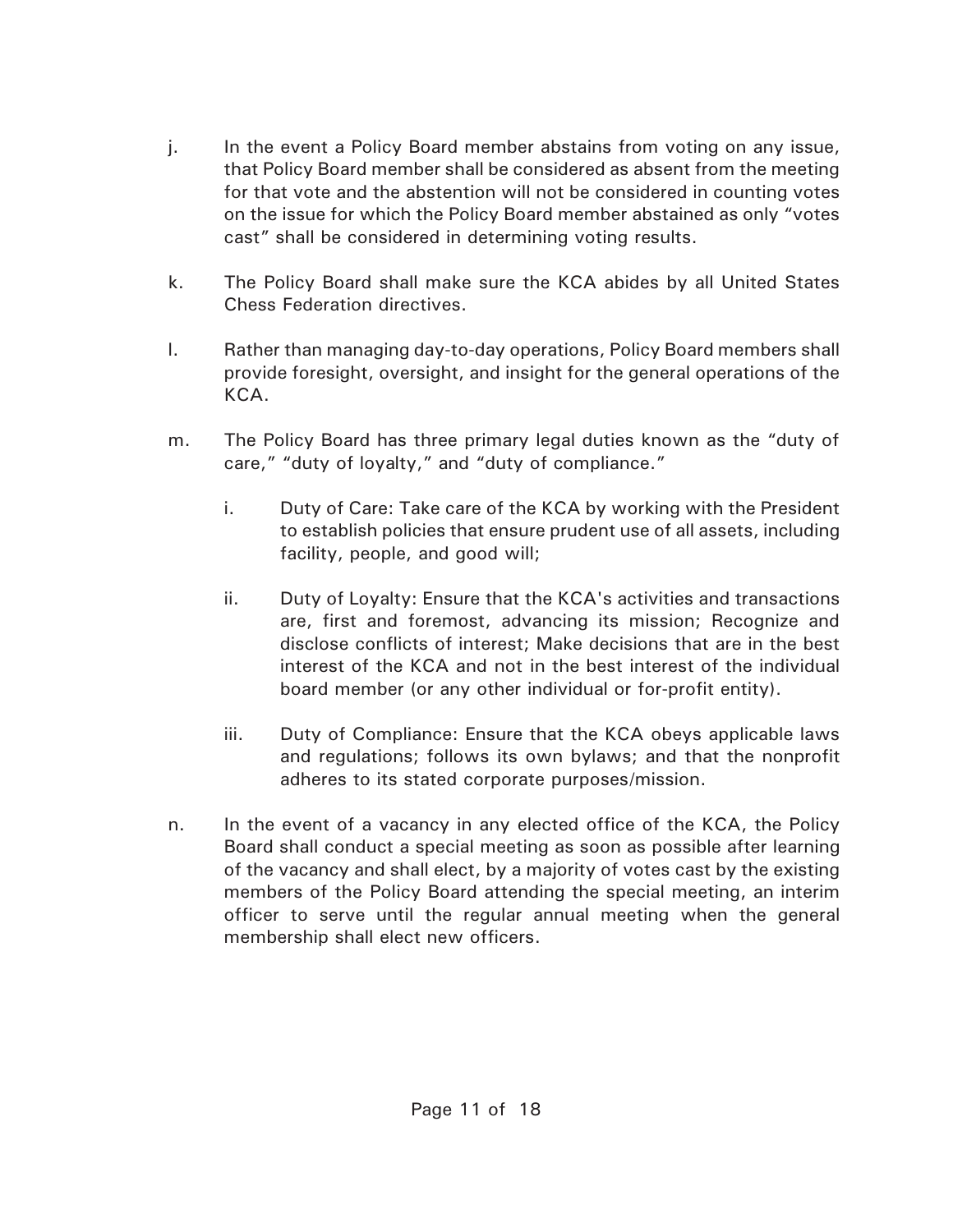## Section 11. Books, Records and Tax Returns

- a. The Treasurer shall coordinate and work with the President to keep or cause to be kept complete and accurate records and books of account for the KCA in accordance with generally accepted accounting principles.
- b. The fiscal year of the KCA for both accounting and income tax purposes shall be the calendar year.
- c. The KCA shall report its operations, net income and net losses in accordance with the methods of accounting selected by the President.
- d. The President may employ on behalf of the KCA and at the expense of the KCA such firm of certified public accountants as the President in his sole discretion deems appropriate to serve as the KCA 's accountants.
- e. The President shall furnish to the Members at the annual meeting, an annual report of the KCA which shall include a balance sheet as of the end of such fiscal year; a profit and loss statement of the KCA for such fiscal year; and, other relevant financial details for Members' review.
- f. The President shall direct the Treasurer to prepare or cause to be prepared all federal, state and local income tax and information returns required by law for the KCA, and shall cause such tax and information returns to be filed timely with the appropriate governmental authorities.
- g. A lisitng of names of the President, officers, Policy Board members, and all dues-payment mebers shall be listed on the Kansas Chess Association web page.

### Section 12. Bank Accounts

- a. All funds of the KCA shall be deposited in the KCA 's name in such bank account or accounts as shall be designated by the President.
- b. Withdrawals from any such bank accounts shall be made only in the regular course of business of the KCA and shall be made upon such signature or signatures as the President from time to time may designate.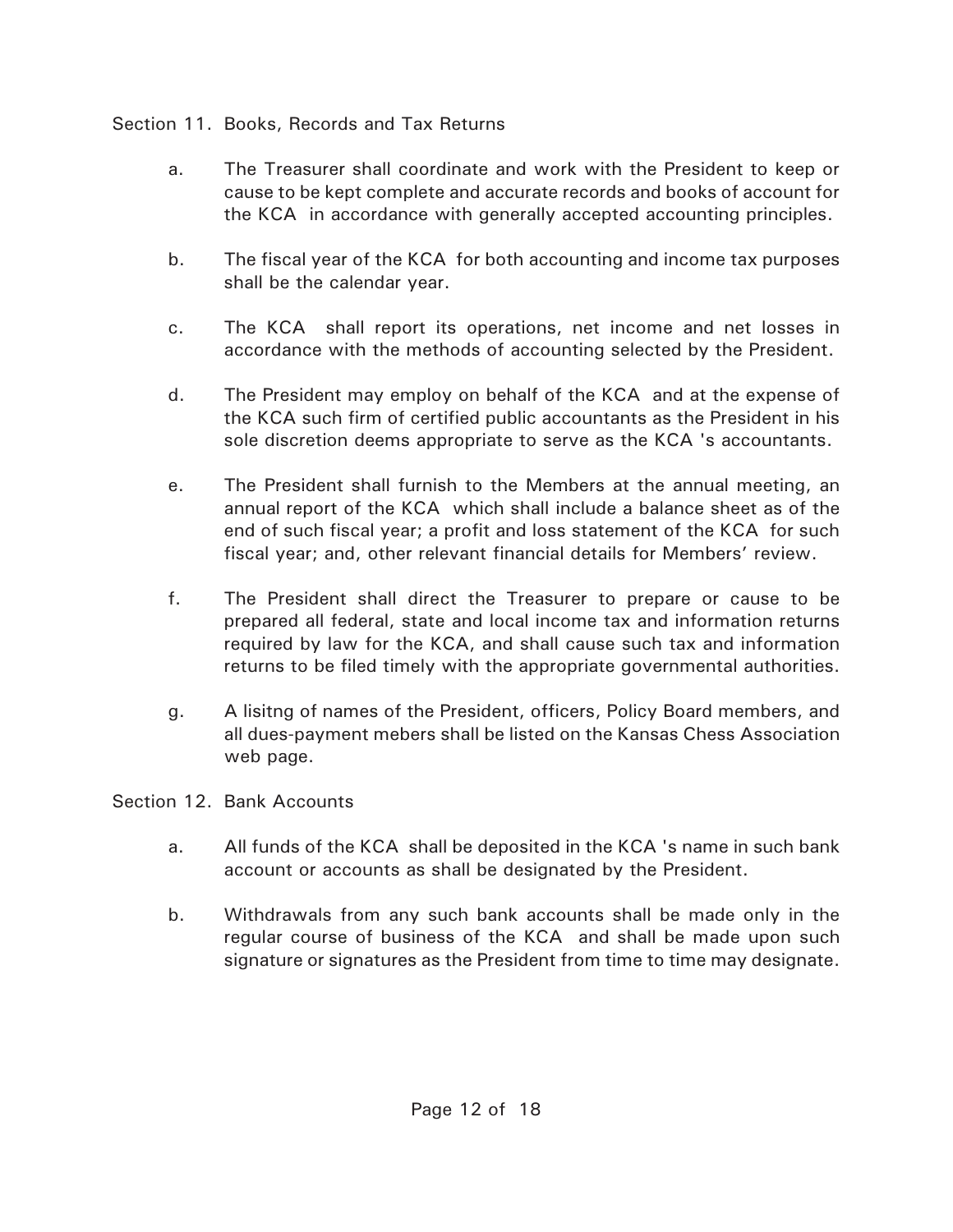### Section 13. Management

- a. The KCA will be managed by the President who is responsible for day-today control and shall devote such time and attention as the President deems necessary to the conduct and management of the business and affairs of the KCA.
- b. The President shall be responsible for selecting the site of the annual Kansas Open Championships and shall be responsible for contracting and coordinating all activities with support and assistance of all Policy Board members.
- c. The business and affairs of the KCA shall be conducted and managed by the President of the KCA in accordance with this Agreement, the rules and regulations of the USCF and the laws of Kansas.
- d. The President hereby is given sole power and authority to execute instruments on behalf of the KCA and to otherwise bind the KCA .
- e. No Member, other than the President or the President's designees, shall have the authority, or shall take any action as a Member, to bind the KCA.
- f. Notwithstanding any other provision of this Agreement, the President shall not, without the prior consent of the Policy Board sell, exchange, lease, assign or otherwise transfer all or substantially all of the assets of the KCA ; confess a judgment against the KCA ; or change the nature or character of the business of the KCA.
- g. The President may employ on behalf of the KCA , on such terms and for such compensation as the President may determine, any persons, firms or corporations, including accountants and attorneys, as the President, in his sole judgment shall deem desirable for the business and affairs of the KCA.
- h. The President's duty of care in the discharge of the President's duties to the KCA and the Members is limited to refraining from engaging in grossly negligent conduct, intentional misconduct, or a knowing violation of law. In discharging the duties of a President, the President shall be fully protected in relying in good faith upon the records of the KCA and upon such information, opinions, reports or statements by other persons as to matters the President reasonably believes are within such person's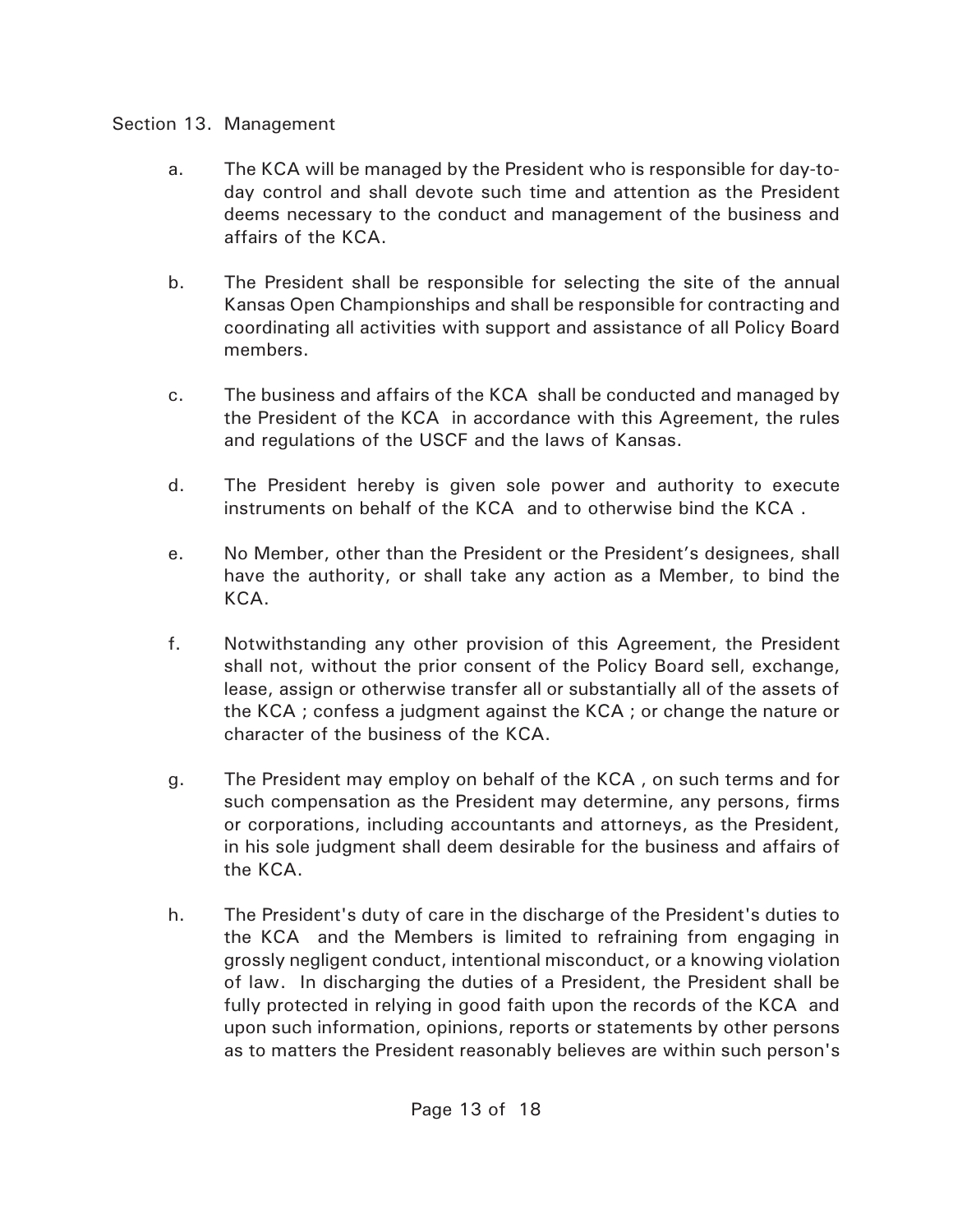professional or expert competence, including without limitation information, opinions, reports or statements as to the value or amount of the assets, liabilities, profits or losses of the KCA or any other facts pertinent to the existence and amount of assets from which expenditures on behalf of the KCA might properly be made.

i. To the extent of the KCA 's assets, and to the extent permitted by law, the KCA shall indemnify and hold each officer harmless from and against all liability, claim, loss, damage or expense, including reasonable attorneys' fees, incurred by the officer by reason of any act or omission of the President made in good faith on behalf of the KCA .

Section 14. Member Meetings

- a. The KCA shall hold one annual meeting to be scheduled in conjunction with the Annual Kansas Open Championships.
- b. In the event there is to be no Kansas Open Chess Tournament for any reason, a time and date for an annual meeting shall be set by the Police Board.
	- i. Action on this matter shall occur at a special meeting the Policy Board called no later than May 1 of the year in which there is to be no Kansas Open Chess Tournament.
	- ii. Conduct of the Policy Board meeting shall be pursuant to the requirements of Section 10 of these Bylaws.
	- iii. The Policy Board shall schedule the annual meeting to be held in July of that year. In this event:
		- (1) Once an annual meeting date has been set by the Policy Board:
			- (a) Written, email, text or other electronic notice shall be provided to all members stating the place, day and hour of the annual meeting.
			- (b) Notice shall include: description of the purpose for which the meeting is called, a proposed agenda, and shall be delivered not less than 30 days before the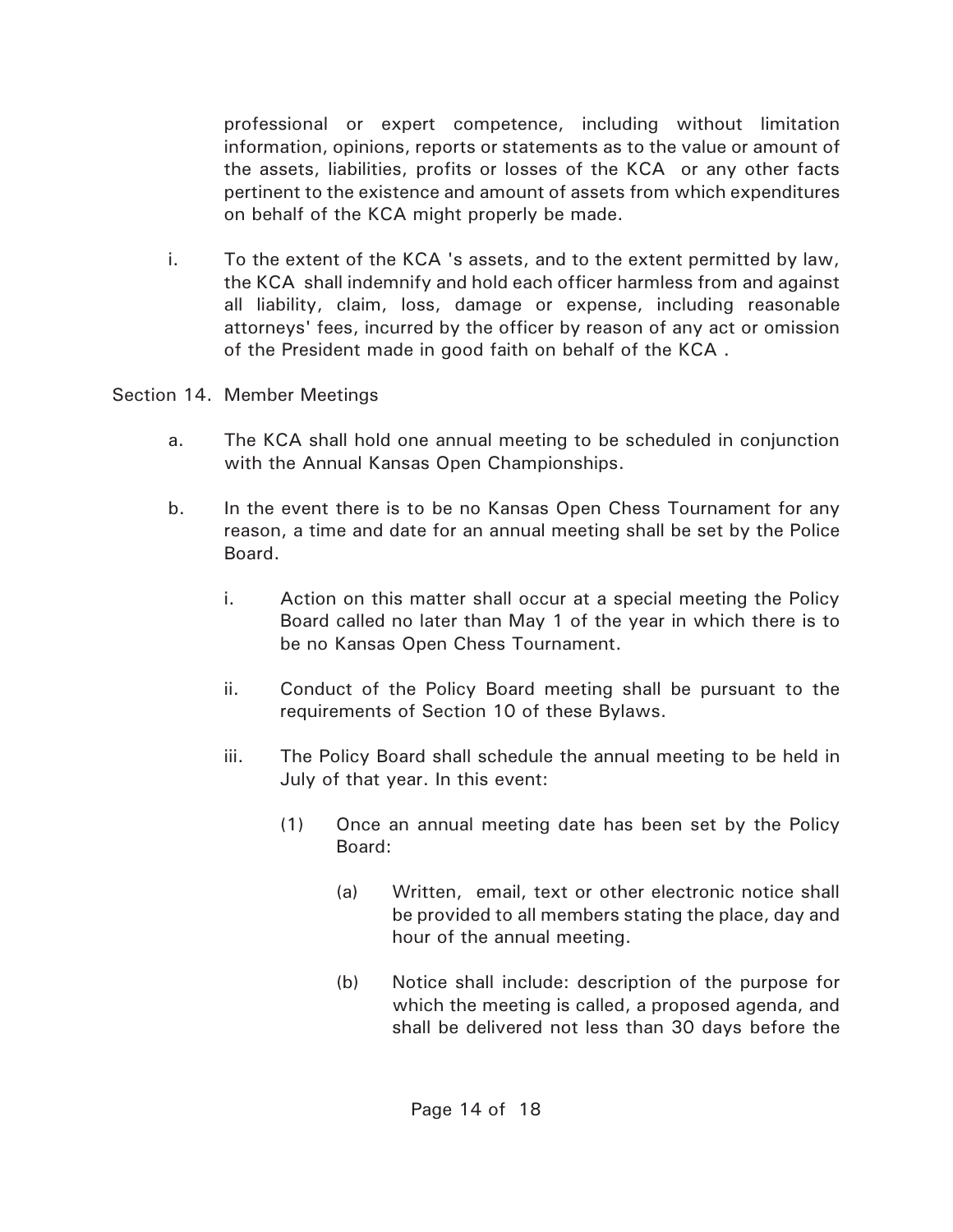date of the meeting. Notice shall be effective once sent.

- iv. Attendance at all annual meetings shall be in person unless special circumstances justify a decision by the Policy Board to allow some other means of attendance.
- v. There shall be no proxy voting at any annual meeting.
- vi. No specific quorum for the Annual Meeting called under this paragraph shall be necessary and all decisions shall be made by a simple majority of votes cast by those attending the meeting.
- vii. Every member qualified to vote shall have one vote.
- c. Notice of the annual meeting shall be included in all publicity for the Annual Kansas Open Championships.
- d. No specific quorum for the Annual Meeting shall be necessary and decisions shall be made by a simple majority of votes cast by those attending the meeting.
- e. There shall be no proxy voting.
- f. Every member qualified to vote shall have one vote.
- Section 15. Policy Board Meetings
	- a. The Policy Board shall meet at the pleasure of the President.
		- i. At lest 24 hours notice must be given by email, text or other electronic means for any Policy Board meeting. Notice shall be effective once sent.
		- ii. Policy Board meetings shall be conducted in accordance with the procedures set forth in Section 10 of these Bylaws.
	- b. The President or his designee shall preside at all meetings.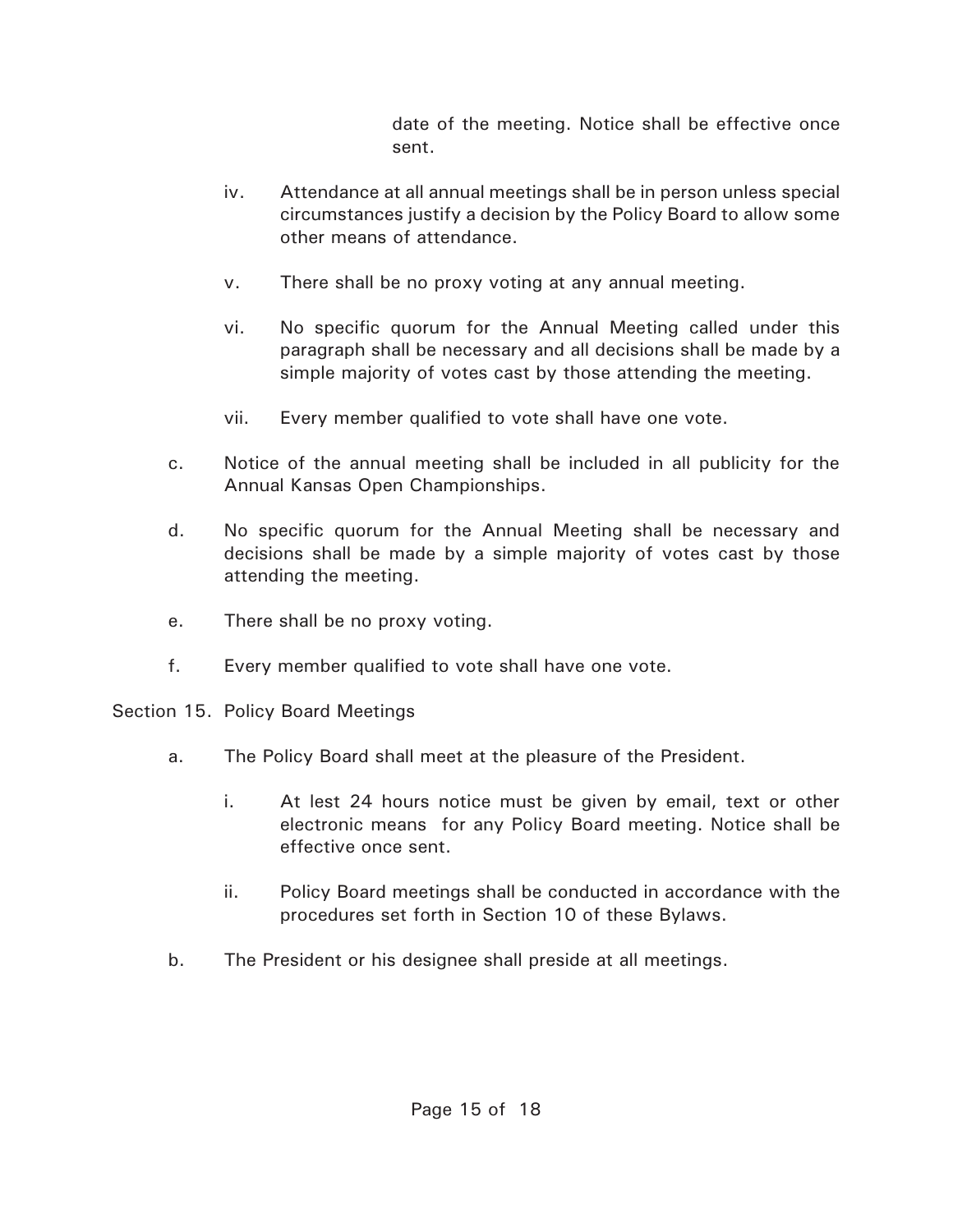### Section 16. Meeting Records

- a. A record of all meetings, Annual, Policy Board, or others, shall be maintained by the Secretary or in the absence of the Secretary a person designated by the President to make a record of the proceedings.
- b. All records of all meeting shall be open for inspection by all members upon reasonable request.
- Section 17. Covenant Not To Compete
	- a. Each KCA officer covenants and agrees not to establish, open, be engaged in, nor in any manner whatsoever become interested, directly or indirectly, as employee, owner, partner, agent, stockholder, director, officer or otherwise, in any business, trade or occupation which competes directly with the business of the KCA during that officer's tenure in a KCA office.
	- b. The foregoing covenant not to compete shall remain in full force and effect for all of the following time periods: During the entire time that such Officer holds an elected position in the KCA.
	- c. The foregoing covenant not to compete shall be effective within the following geographical area: State of Kansas and Kansas City Metropolitan area.
	- d. The President or any Policy Board member may apply to a court of equity or other court of competent jurisdiction for injunctive relief to enforce this Article and/or to obtain monetary damages by reason of a breach of this Article.
- Section 18. Admission of New Members
	- a. Any person willing to pay the required membership fee may become a member of the KCA.
	- b. The KCA will not discriminate on the basis of age, race, sex, sexual orientation, religion, gender identify or expression, political beliefs, disability, national origin, or chess ability.
	- c. All members of the KCA shall abide by its non-discrimination policy or membership shall be revoked by the Policy Board.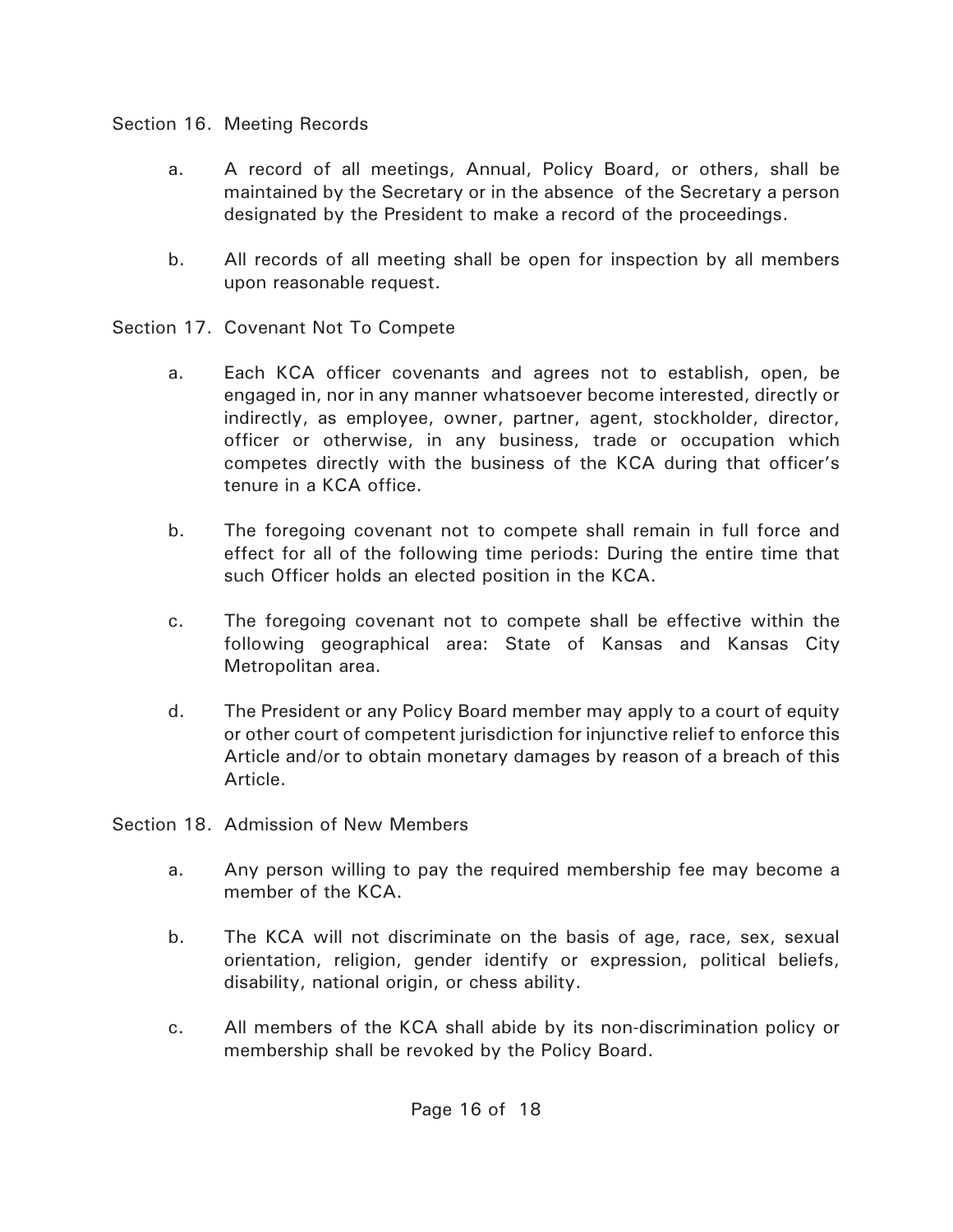- d. In no event shall a new Member be admitted to the KCA if such admission would be in violation of applicable federal or state laws or would adversely affect the treatment of the KCA for income tax purposes.
- Section 19. Withdrawal Events Regarding Members and Election to Continue the KCA
	- a. In the event of the occurrence of any event which legally would terminate the continued operation of the KCA pursuant to the laws of Kansas the KCA shall terminate sixty days after notice to the Members of such Termination Event unless the business of the KCA is continued as hereinafter provided.
		- i. Notwithstanding a Termination Event, the KCA shall not terminate, irrespective of applicable law, if within aforesaid sixty day period the Policy Board shall elect to continue the business of the KCA.
		- ii. Each of the Policy Board members shall be required to within fortyfive days after a Termination Event, to each consent, in writing, to continue the business of the KCA . The sole remedy for breach of a Policy Board Member's obligation to consent to continue the business of the KCA under this paragraph shall be forced termination of the Policy Board Member's position on the Policy Board.
- Section 20. Dissolution and Liquidation
	- a. The KCA shall terminate upon the occurrence of any of the following:
		- i. The election by the unanimous Policy Board to dissolve the KCA;
		- ii. The occurrence of a Termination Event and the failure of the remaining Members to elect to continue the business of the KCA;
		- iii. An election by the Policy Board to file a bankruptcy action on behalf of the KCA.